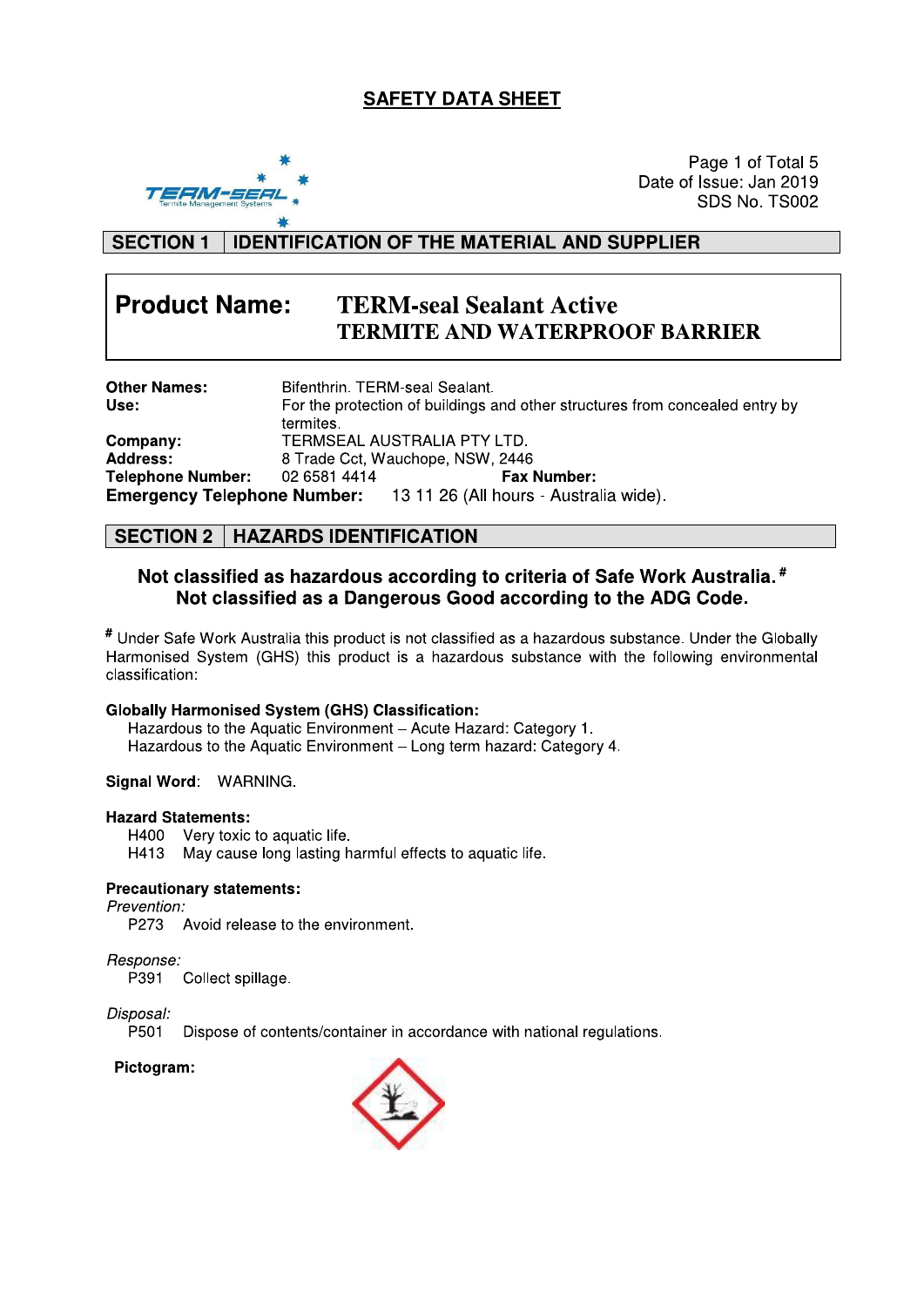# **TERM-seal Sealant Active TERMITE AND WATERPROOF BARRIER**

#### **SECTION 3 COMPOSITION/INFORMATION ON INGREDIENTS**

## Ingredients:

**CHEMICAL** 

**Bifenthrin** 

Other ingredients determined not to be hazardous

**CAS NUMBER** 82657-04-3 mixture

**PROPORTION**  $0.75$  g/L **Balance** 

#### **SECTION 4 FIRST AID MEASURES**

### **FIRST AID**

Swallowed: If poisoning occurs, contact a doctor or Poisons Information Centre. Phone Australia 131126. Rinse mouth with water and give plenty of water to drink.

Eye: Immediately hold eyes open and flood with copious quantities of clean water until chemical is removed. If irritation persists, obtain medical attention.

- Skin: Immediately wipe excess material from skin with a clean rag or paper towel. Do NOT use a solvent to clean skin. Wash area with soap and water.
- Inhaled: In case of adverse exposure to vapours, remove patient to fresh air. If breathing discomfort occurs, obtain medical attention.

Advice to Doctors: Bifenthrin, the active ingredient in this product, is a pyrethroid insecticide. The level of bifenthrin is considered to be so low as to be considered non-toxic (0.065%). Treatment is otherwise symptomatic and supportive.

#### **FIRE FIGHTING MEASURES SECTION 5**

Specific Hazard: Not flammable, however thermal decomposition may produce toxic by-products.

Extinguishing media: Choose extinguishing media to suit the burning material. Contain all runoff.

Hazards from combustion products: If involved in a fire will emit toxic fumes, including carbon monoxide.

Precautions for fire-fighters and special protective equipment: Isolate fire area. Evacuate downwind. Wear full protective clothing and self-contained breathing apparatus. Do not breathe or contact smoke, gases or vapours generated.

### **ACCIDENTAL RELEASE MEASURES SECTION 6**

Emergency procedures: SMALL SPILLS: Wipe up with rag or absorbent paper. LARGE SPILLS: Wear cotton overalls buttoned to the neck and wrist (or equivalent clothing), elbow-length chemical resistant gloves, face shield or goggles to prevent skin and eye contact. Contain spill to prevent contamination of drains and waterways. Isolate any leaking containers and transfer contents to alternative suitable containers. Vacuum, shovel or pump spilled material into an approved container and dispose of waste as per the requirements of Local or State Waste Management Authorities. Do not flush spilt material into natural waterways or sewage systems.

In the event that there is surplus liquid to be disposed of, the material can be coated on top of the perimeter barrier. If this is not possible, coat the material onto a sheet of plastic or other waste material and allow to cure. Place the cured material in a sealed plastic bag and dispose of at an approved industrial waste site.

### Material and methods for containment and cleanup procedures:

Cured material can only be removed by cutting or abrasion. Equipment can be cleaned with water DO NOT allow product to enter sewers, drains, dams, creeks or any other waterways.

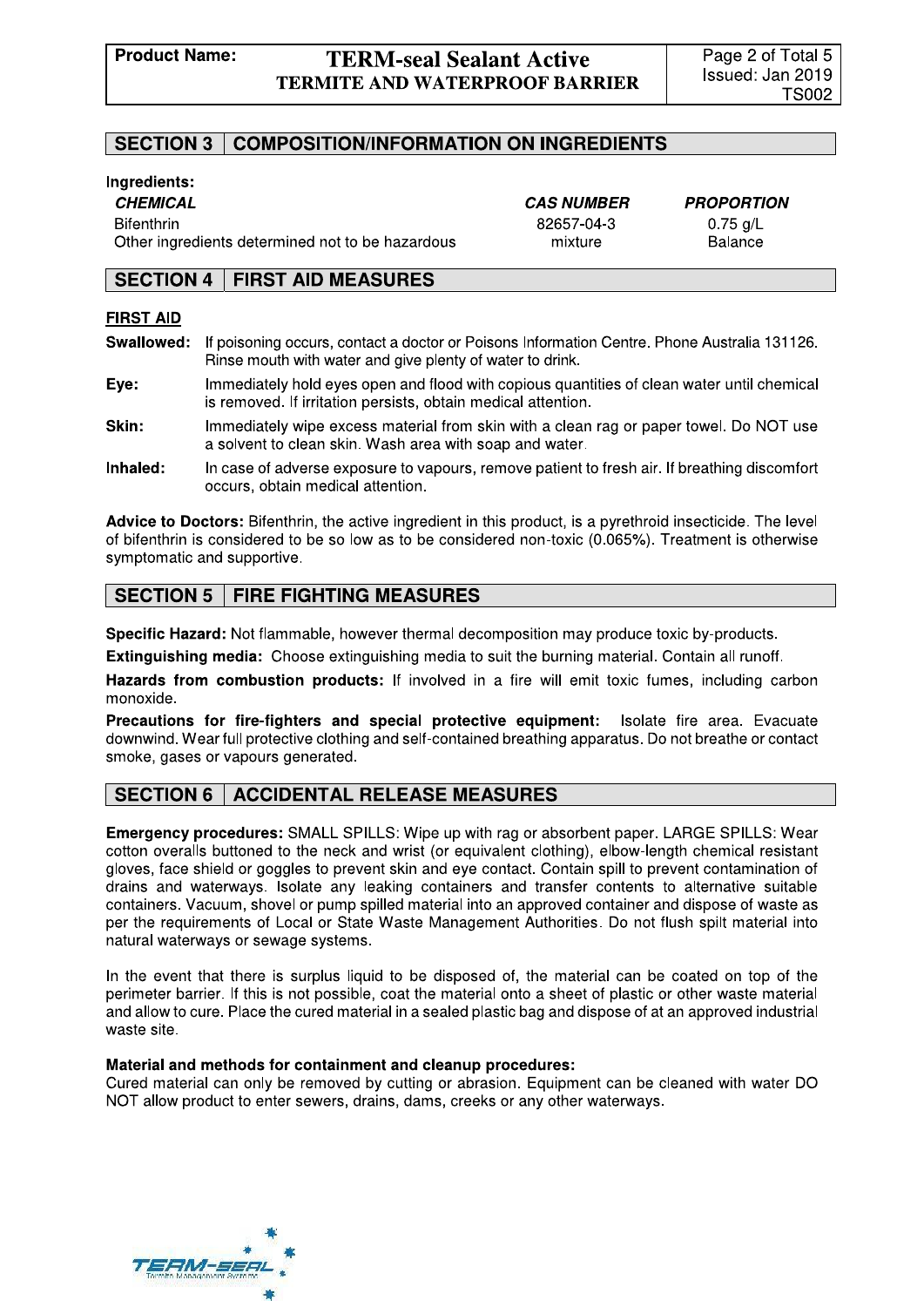# **TERM-seal Sealant Active TERMITE AND WATERPROOF BARRIER**

#### **SECTION 7 HANDLING AND STORAGE**

Precautions for Safe Handling: Harmful if absorbed by skin contact, inhaled or swallowed. May irritate the eves, nose and throat and skin. Avoid contact with eves and skin. Do not inhale spray mist or vapour. When using the product, wear cotton overalls buttoned to the neck and wrist (or equivalent clothing). elbow-length chemical resistant gloves, face shield or goggles. When using the prepared spray, wear cotton overalls buttoned to the neck and wrist (or equivalent clothing), elbow-length chemical resistant gloves, goggles or safety glasses and half face respirator. If product on skin, immediately wash area with soap and water. If product in eyes, wash it out immediately with water. Wash hands after use. After each day's use wash gloves, goggles or safety glasses, respirator and if rubber wash with detergent and warm water, and contaminated clothing.

Conditions for Safe Storage: Store in closed original packaging, in a cool well-ventilated area away from children, animals, food and feedstuffs. DO NOT store for long periods in direct sunlight. DO NOT allow product to enter sewers, gutters or storm water drains, creeks or any other waterways. Use within 12 months of opening.

#### **SECTION 8 EXPOSURE CONTROLS / PERSONAL PROTECTION**

### **National Exposure Standards:**

No exposure standard for bifenthrin, or this product, has been established by Safe Work Australia.

### **Biological Limit Values:**

No biological limit allocated.

### **Engineering controls:**

Natural ventilation is adequate under normal conditions of use. Use in well ventilated areas. Keep containers closed when not in use.

### **Personal Protective Equipment (PPE):**

General: When using the product, wear cotton overalls buttoned to the neck and wrist (or equivalent clothing), elbow-length chemical resistant gloves, face shield or goggles. When using the prepared spray, wear cotton overalls buttoned to the neck and wrist (or equivalent clothing), elbow-length chemical resistant gloves, goggles or safety glasses and half face respirator. If product on skin, immediately wash area with soap and water. If product in eyes, wash it out immediately with water. Wash hands after use. After each day's use wash gloves, goggles or safety glasses, respirator and if rubber wash with detergent and warm water, and contaminated clothing.

Personal Hygiene: Harmful if absorbed by skin contact, inhaled or swallowed. May irritate the eyes, nose and throat and skin. Avoid contact with eyes and skin. Do not inhale spray mist or vapour. Clean water should be available for washing in case of eye or skin contamination. Wash skin before eating, drinking or smoking. Shower at the end of the workday.

#### PHYSICAL AND CHEMICAL PROPERTIES **SECTION 9**

Appearance: Odour: **Boiling point:** Freezing point: **Specific Gravity:** pH: **Solubility in Water: Flammability: Corrosive hazard:** Flashpoint (°C): Flammability Limits (%): **Poisons Schedule:** 

Viscous grey liquid. Characteristic.  $>100^{\circ}$ C. No data available. Approximately 1.2 to 1.3. No data available. Disperses in water. Not flammable. Non corrosive. Not flammable. Not established. Product is not a scheduled poison.

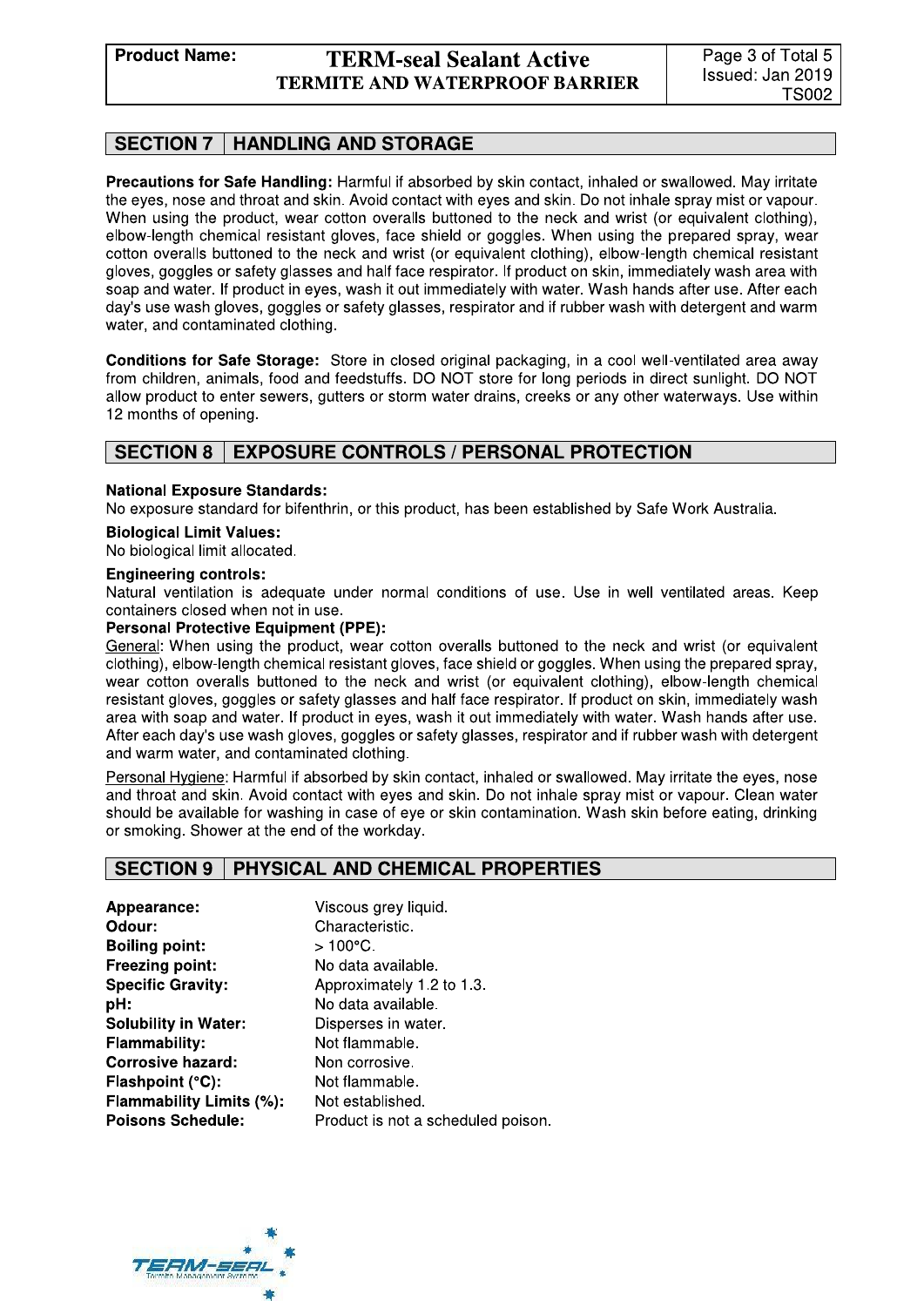# **SECTION 10 | STABILITY AND REACTIVITY**

Chemical Stability: Product is considered stable in ambient conditions. Use within 1 year after manufacture.

Conditions to avoid: Keep away from all sources of heat. Keep out of the sun.

Incompatible materials: No particular materials to avoid

Hazardous decomposition products: On burning will emit toxic fumes.

Hazardous reactions: No particular reactions to avoid.

### **TOXICOLOGICAL INFORMATION SECTION 11**

## **Potential Health Effects:**

This product is expected to have low toxicity, and if swallowed the mechanical effects are expected to be of greater concern. Bifenthrin, the active ingredient in this product is present at 0.1%. Ingestion of large doses of bifenthrin by laboratory animals produced signs of toxicity which included clonic convulsions, tremors and bloody nasal discharge. But it is not likely to be physically possible to consume large quantities of bifenthrin by ingesting the plastic granules.

# **Acute**

| Swallowed: | Not expected to be toxic. May cause nausea and vomiting if swallowed in large amounts. |
|------------|----------------------------------------------------------------------------------------|
| Eve:       | May produce irritation to the eye.                                                     |
| Skin:      | May cause irritation in some sensitive individuals with repeated or prolonged contact. |
| Inhaled:   | Unlikely to cause inhalation toxicity unless the product is at elevated temperatures.  |

**Chronic:** No data available on this formulation. In studies with laboratory animals, Bifenthrin Technical did not cause teratogenicity or reproductive toxicity. Tremors were associated with repeated exposure of dogs, rats, rabbits and mice to Bifenthrin. The overall results from a battery of genotoxicity studies indicate that Bifenthrin is not considered to be genotoxic. Ames test results were negative. (Bifenthrin is only 0.065% of this product).

### **SECTION 12 ECOLOGICAL INFORMATION**

**Environmental Toxicology:** The active ingredient, Bifenthrin, is highly toxic to fish and aquatic arthropods with LC<sub>50</sub> values ranging from 0.0038  $\mu$ g/L to 17.8  $\mu$ g/L. In general, the aquatic arthropods are the most sensitive species. Care should be taken to avoid contamination of the aquatic environment. Bifenthrin had no effect on molluscs at its limit of water solubility. Bifenthrin is only slightly toxic to both waterfowl and upland game birds with LC<sub>50</sub> values range from 1800 mg/kg to > 2,150 mg/kg. Do not contaminate sewers, drains, dams, creeks or any other waterways with product or the used container. Do not use this product as a liner for fish ponds.

**Environmental Properties:** The active ingredient, Bifenthrin, degrades at a moderate rate in agricultural soils ( $t\frac{1}{2}$  = 50 to 205 days), and more rapidly on the surface of bare soils ( $t\frac{1}{2}$  = 7 to 62 days). Bifenthrin is tightly bound in most soils and has extremely low water solubility.

### **SECTION 13 DISPOSAL CONSIDERATIONS**

Spills & Disposal: Store in closed original packaging, in a cool well-ventilated area away from children, animals, food and feedstuffs. DO NOT store for long periods in direct sunlight. DO NOT allow product to enter sewers, gutters or storm water drains, creeks or any other waterways. Use within 12 months of opening.

In the event that there is surplus liquid to be disposed of, the material can be coated on top of the perimeter barrier. If this is not possible, coat the material onto a sheet of plastic or other waste material and allow to cure. Place the cured material in a sealed plastic bag and dispose of via an approved industrial waste disposal site in accordance with the requirements of Local or State Waste Management Authorities.

Dangerous to Fish: Do NOT allow product to enter sewers, drains, dams, creeks or any other waterways.